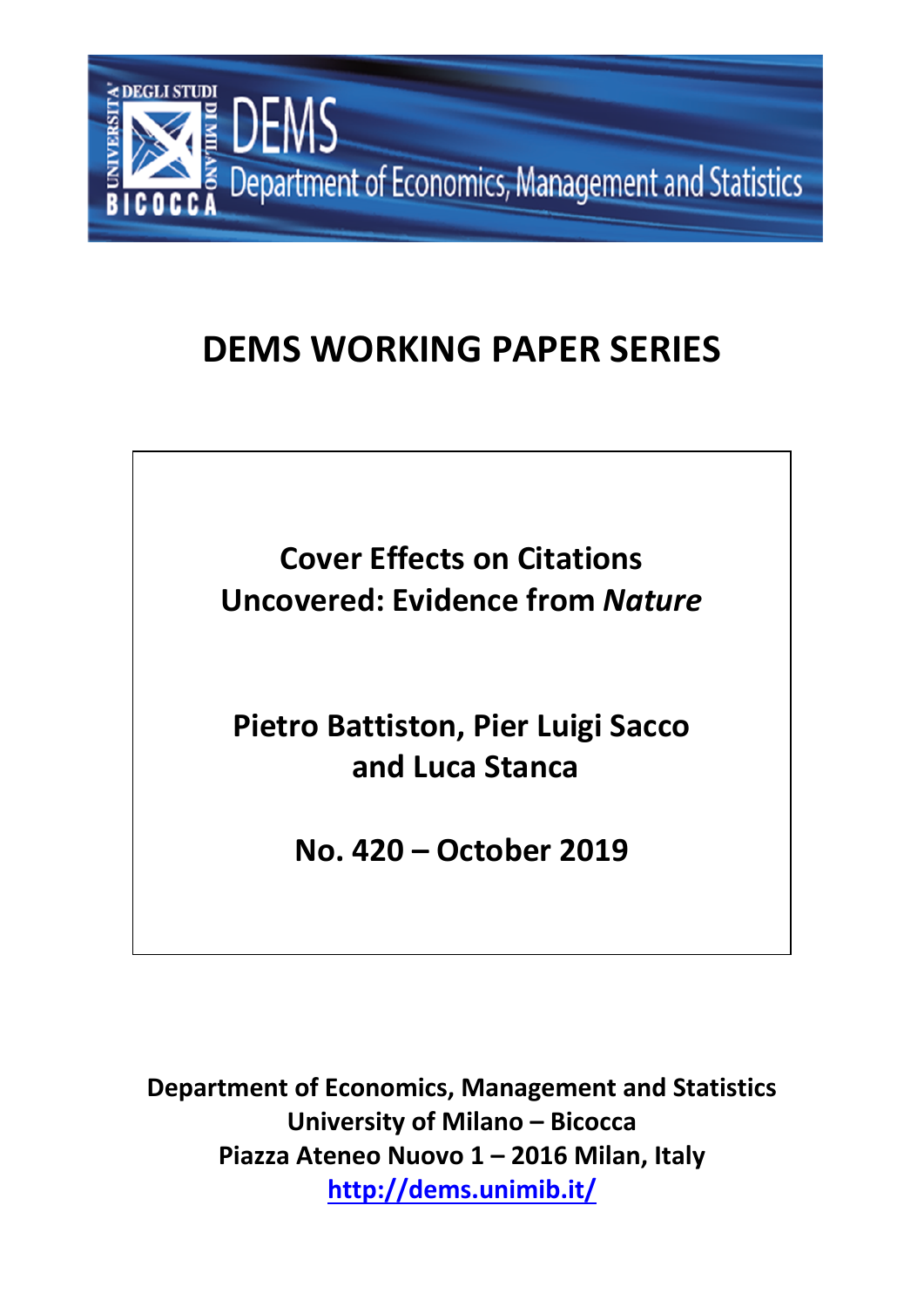## <span id="page-1-0"></span>Cover Effects on Citations Uncovered: Evidence from Nature

Pietro Battiston,<sup>\*</sup> Pier Luigi Sacco,† Luca Stanca<sup>‡</sup>

October 22, 2019

#### Abstract

Despite the prominent role played by bibliometric indicators for evaluating research, progress in pinning down the determinants of citation flows has so far been hindered by endogeneity issues. Based on 30 years of bibliometric data, we exploit a Regression Discontinuity Design to causally identify the effects that an article featured on the cover of the journal Nature has on citations to all articles by its authors. We confirm that, over time, cover articles are cited significantly more than non-cover articles, with this difference being long-lasting. However, when considering all articles by Nature authors, we find evidence of a crowding-out effect: the publication of a cover article causes citations to previous articles by its authors to decline sharply relative to citations to articles by non-cover authors.

Keywords: Bibliometric indicators, Citation flows, Research evaluation, Cover article.

JEL Classification: I23, Z1, C5, O3.

<sup>∗</sup>Department of Economics, University of Milano Bicocca, Piazza dell'Ateneo Nuovo 1, 20126 Milan, Italy. E-mail: me@pietrobattiston.it

<sup>†</sup>Corresponding author. Department of Humanities, IULM University, Via Carlo Bo 1, 20143 Milan, Italy; Bruno Kessler Foundation, Via Sommarive 18, 38123 Povo (TN), Italy; Berkman-Klein Center for Internet and Society and metaLAB (at) Harvard, Harvard University, 23 Everett St  $\#$  2, Cambridge MA 02138 USA. Email: pierluigi.sacco@iulm.it; pierluigi sacco@fas.harvard.edu. Pier Luigi Sacco thanks Federico Capasso for an inspiring conversation on the topic of this article.

<sup>‡</sup>Department of Economics and NeuroMI, University of Milano Bicocca, Piazza dell'Ateneo Nuovo 1, 20126 Milan, Italy. E-mail: luca.stanca@unimib.it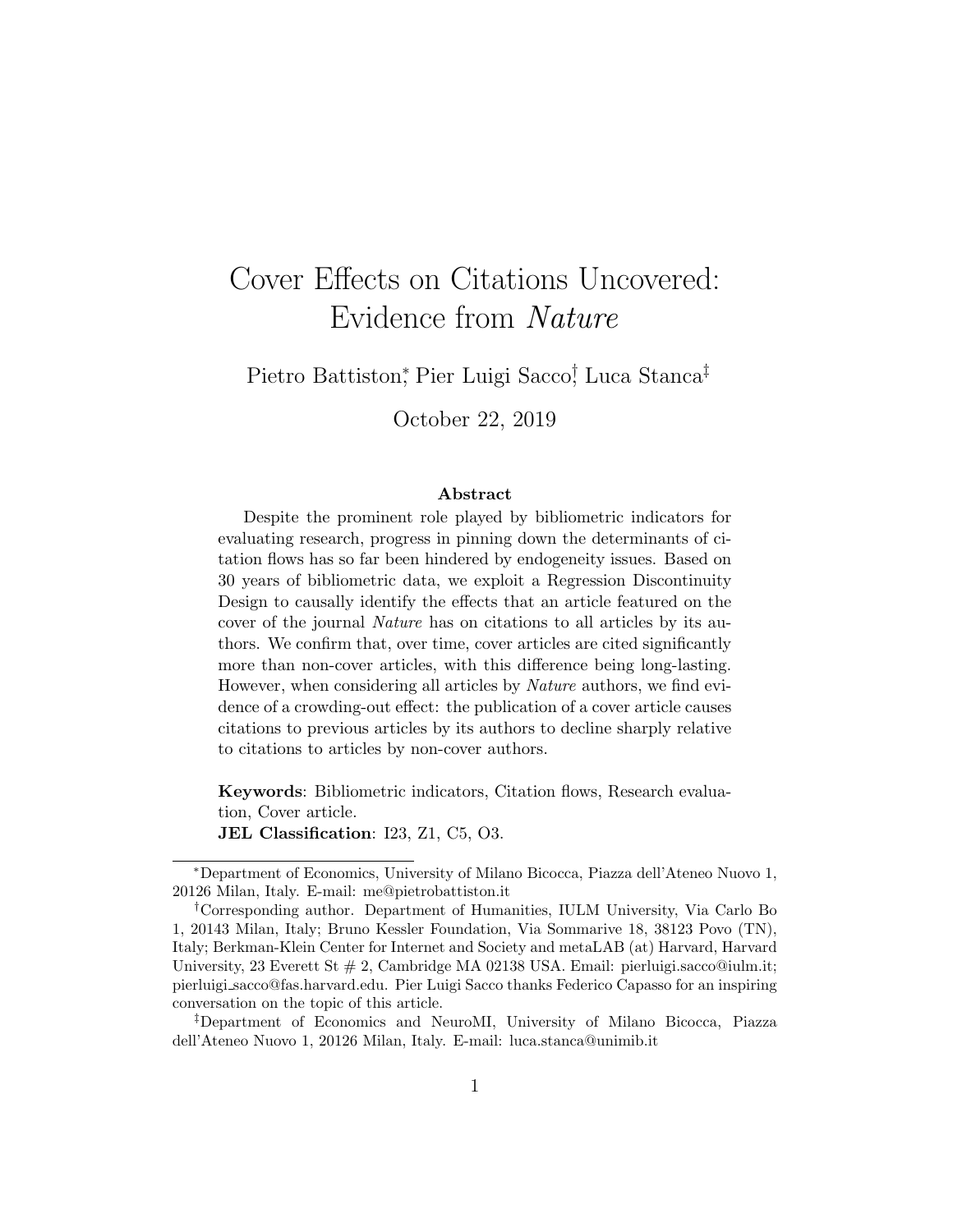## 1 Introduction

In the last two decades, the availability of large citational databases has had a profound impact on how research is evaluated, financed and even discussed. Impact is the most often mentioned feature of a research product, mainly because it is easily measurable, and impact metrics can be a key driver for researchers to decide to which journal to submit their own articles. Journals therefore maintain a strong focus on keeping their impact metrics high, and especially so relative to competing journals in the same field. Such a strong emphasis on impact reflects the difficulty of assessing the quality of research, as very large numbers of articles are published daily in increasingly differentiated and specialized fields. Quality is an elusive notion that is neither easily defined nor measured.

Indicators of impact are commonly used in the scientific profession for several purposes, such as tenure decisions [\[1\]](#page-14-0), the assessment of research performance [\[2\]](#page-14-1), the evaluation of scientific sources [\[3\]](#page-14-2), and even the choice of issues to investigate [\[4\]](#page-14-3). Each citation that a scientific article receives indicates that the citing author(s) considered it worth referring to. Although this does not necessarily reflect a positive assessment of the article's quality, impact has become a commonly used proxy for quality. Despite this practice being highly controversial [\[5,](#page-14-4) [6,](#page-14-5) [7,](#page-14-6) [8\]](#page-14-7), the lack of viable, practical alternatives favors its adoption and diffusion. There is widespread awareness that impact itself is a multidimensional notion that is not easily captured by a single indicator, and that different measures may better serve different purposes [\[9\]](#page-14-8). However, citation-based indices remain a core focus throughout the scientific profession.

Despite the abundance of citational data, relatively little progress has been made in understanding the determinants of citation flows. The relevant literature is fragmentary and not commensurate in volume to the practical relevance of the issue (e.g., [10,](#page-14-9) [11,](#page-14-10) [12,](#page-14-11) [13,](#page-15-0) [14\)](#page-15-1). Since other aspects of research (such as originality and methodological rigour) are comparatively difficult to measure, understanding whether impact reflects some intrinsic quality of research would also provide insights about the extent to which citations can be considered an appropriate measure of quality of research.

Several factors can affect citation flows, including reputational assets such as scientific prizes and awards, the recognition of a journal by a highly reputable scientific society, or the prestige of the academic affiliation of the author. Among the relatively few authors to identify a causal relation between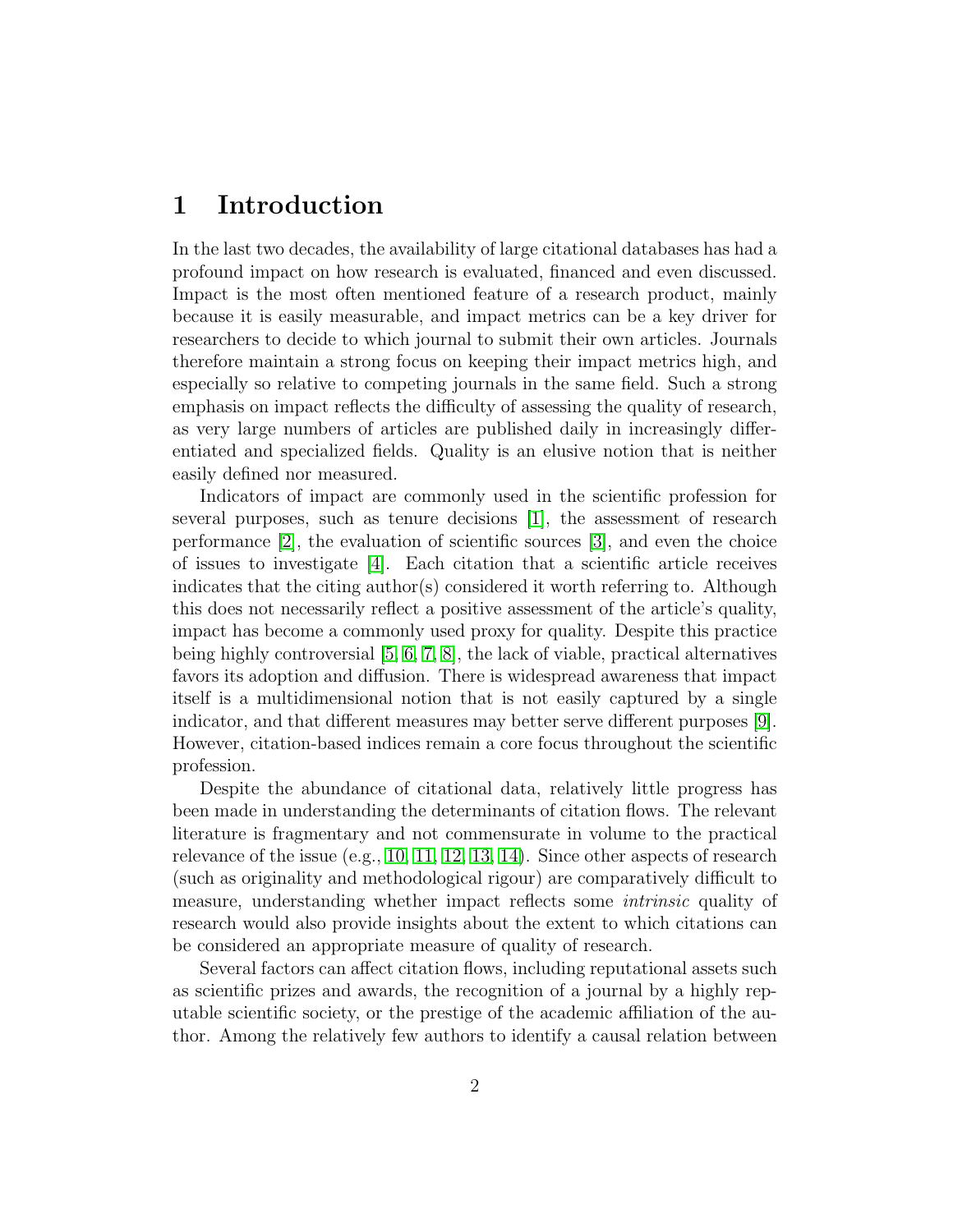non-intrinsic characteristics of research and citational success, [\[15\]](#page-15-2) show that citations to articles by medical researchers increase suddenly after their authors are appointed as Howard Hughes Medical Investigator. On the other hand, awards may make scientists more self-critical about their own scientific production. [\[16\]](#page-15-3) find for instance a decrease in productivity for mathematicians who are awarded the Fields medal. It cannot be ruled out that awards even play a demotivating role on subsequent productivity and, as a consequence, impact [\[17\]](#page-15-4). Publishing in journals promoted by reputable scientific societies may instead lead to a retrospective boosting of a scholar's scientific reputation, increasing visibility and relevance among peers. [\[18\]](#page-15-5) shows that citations to articles in the journals of the American Physical Society rise when an author publishes further articles in such journals. [\[19\]](#page-15-6) shows that, in the economics field, authors' affiliation to a small number of elite institutions ensures wider recognition of their articles.

In this article we examine an additional type of prestige-related influence on citational flows: being featured on the cover of a high-impact scientific journal. Our analysis focuses on the journal Nature, given its prestige in the scientific community and the existence of previous related studies that examine this journal. [\[20\]](#page-15-7) show, based on total citation counts from the Web of Science database, that articles featured on the cover of Nature between 2008 and 2010 obtain on average more citations than articles published on Nature in the same period but not featured on the cover. However, the interpretation of this finding is far from obvious. Being displayed on the cover of Nature can increase the scientific salience and hence the citability of an article, but it is also possible that a more relevant, or highly citable, article has a higher probability of being selected for the cover. At the same time, an article can be featured on the journal cover not only for its scientific value, but also for factors such as the appeal of the topic, its current relevance for mainstream media, or simply the aesthetic quality of the associated images. The citability of cover articles is therefore a complex topic that deserves deeper investigation, also in view of the scarce attention received so far.

The present work aims at shedding light on this issue by examining the dynamics of "cover effects" over a long time range and, most importantly, by taking into account the entire citational life of the authors of articles published on the journal Nature. The paper is structured as follows. Sections 2 and 3 describe the data set and methods, respectively. Section 4 presents the results. Section 5 concludes.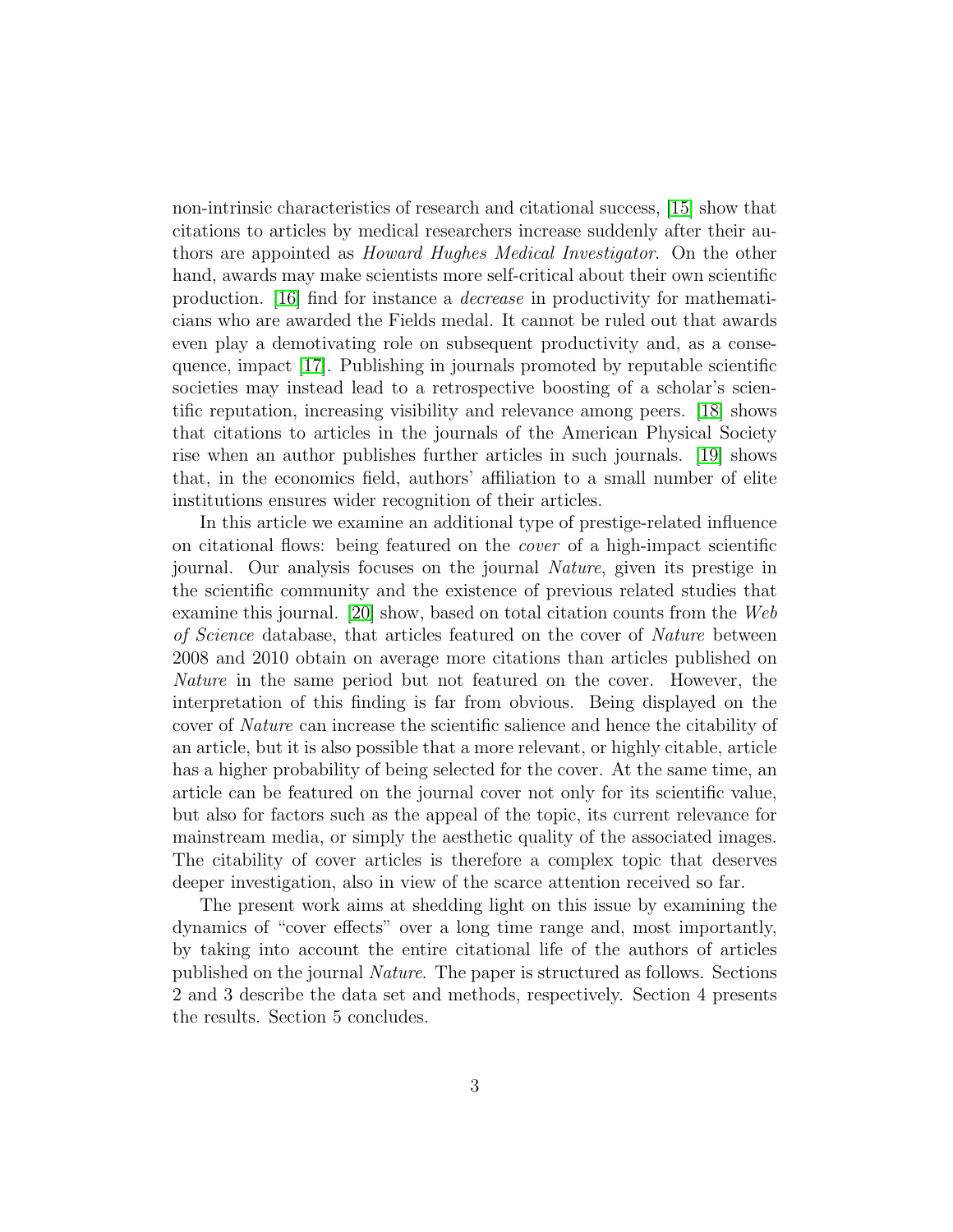## 2 Data

Our data set was constructed in two steps. First, we considered all research articles published on Nature between 1987 and 2016, with detailed infor-mation about the content of the cover of each issue,<sup>[1](#page-1-0)</sup> by combining online Nature archives, bibliometric information retrieved from the database Sco-pus,<sup>[2](#page-1-0)</sup> and the manual investigation of hardcopies. Since only part of each issue of Nature contains original research articles, with other sections being devoted to scientific news or commentaries, we restricted the analysis to doc-uments appearing in the "Articles" section.<sup>[3](#page-1-0)</sup> The resulting dataset (Nature sample) covers 1,527 weekly issues of the journal that include 2,443 research articles. For each article, we observe citation flows over a period of up to 30 years (from the year of publication to 2017), for a total of 35,401 article/year combinations. We excluded 6 articles for which information on authors was unavailable.

Second, we collected from *Scopus* citations to all articles published by authors of the Nature articles mentioned above. This allows us to analyze the entire citational records of the authors. We excluded Nature articles with more than 8 authors (representing  $31\%$  of the sample). This restriction was applied for a number of reasons. First, it makes it more plausible that individual publications influence authors' prestige. Second, it reduces heterogeneity in authors' publishing patterns (large collaborations typically produce large numbers of scientific articles). Third, it ensures that the sample size remains tractable. Descriptive statistics for the resulting sample of 487,993 scientific articles (extended sample) are presented in Table [1.](#page-5-0)

It is worth observing that a given article in the extended sample can be related to more than one Nature article: when this is the case, it appears more than once in our database, and hence it has a larger weight in the analysis. We think this is the most appropriate way to take into account such multiplicity. Consider two researchers who co-authored an article on a given journal in 2000, and then individually published one article each on Nature in 2003 and 2006, respectively. When studying citations to the 2000

 $1[20]$  $1[20]$ , who emphasize the aesthetic aspects of the cover, state that "Nature's cover images first appeared in  $2001"$  – in fact, (colored) cover images were present during the entire period of time analyzed in the present study.

<sup>&</sup>lt;sup>2</sup>We used the *Scopus* API at  $h$ ttps://dev.elsevier.com.

<sup>3</sup>While the name of this section underwent slight changes along the years, e.g., "Research Articles", it can be clearly identified during the entire period of interest.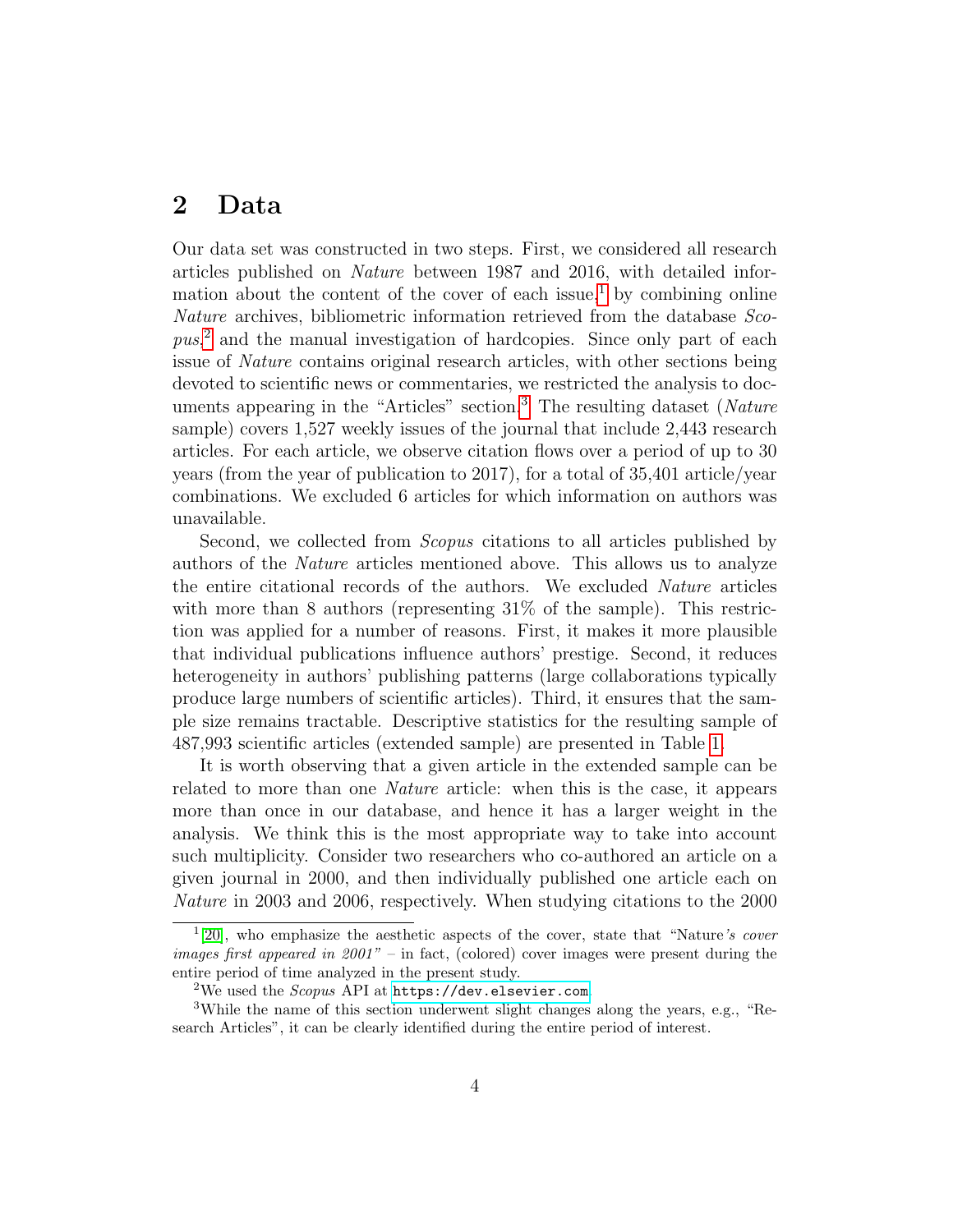|                           |         | <i>Nature</i> sample<br>Overall $\leq 8$ authors | Extended sample<br>$\leq 8$ authors |
|---------------------------|---------|--------------------------------------------------|-------------------------------------|
| Articles                  | 2,443   | 1,675                                            | 487,993                             |
| Article/year combinations | 35,401  | 26,838                                           | 6,930,081                           |
| Total citations           | 931,963 | 541,315                                          | 39,489,857                          |
| Max citations             | 10,879  | 10,879                                           | 32,935                              |
| Max citations per year    | 1,192   | 1,192                                            | 3,551                               |
| Cover articles            | 232     | 140                                              | 43,600                              |

#### <span id="page-5-0"></span>Table 1: Descriptive statistics

Note: data sources are Nature archives and Scopus. The second column describes the restricted sample of Nature papers (with no more than 8 authors) on which the extended sample (third column) is based. In the third column, "Cover articles" are those whose corresponding Nature article was featured on the cover.

article, in order to consider the effects of both the 2003 and 2006 Nature publications, we consider the 2000 article as two separate observations.

## 3 Methods

<span id="page-5-1"></span>We start by considering a regression model aimed at capturing the key features of our citation data. Namely, we consider the following specification:

$$
c_{i,y} = \alpha_0 + \alpha_1 F_i + \alpha_2 p_i + \alpha_3 y + \epsilon_{i,y}
$$
\n<sup>(1)</sup>

where  $c_{i,y}$  is the number of citations that article i receives in year y,  $p_i$ is the year of publication, and  $F_i$  is a dummy variable taking value 1 if the article published on *Nature* by the authors of article  $i$  was featured on the cover.

While the comparison of citations to cover articles with those to noncover articles is informative, it cannot per se provide evidence of a causal cover effect. Articles are not randomly selected to appear on the cover. On the contrary, it can be argued that the selection is related to the quality of the article, which in turn is expected to be positively related to citation flows. Hence, a simple comparison of citation flows between cover and non-cover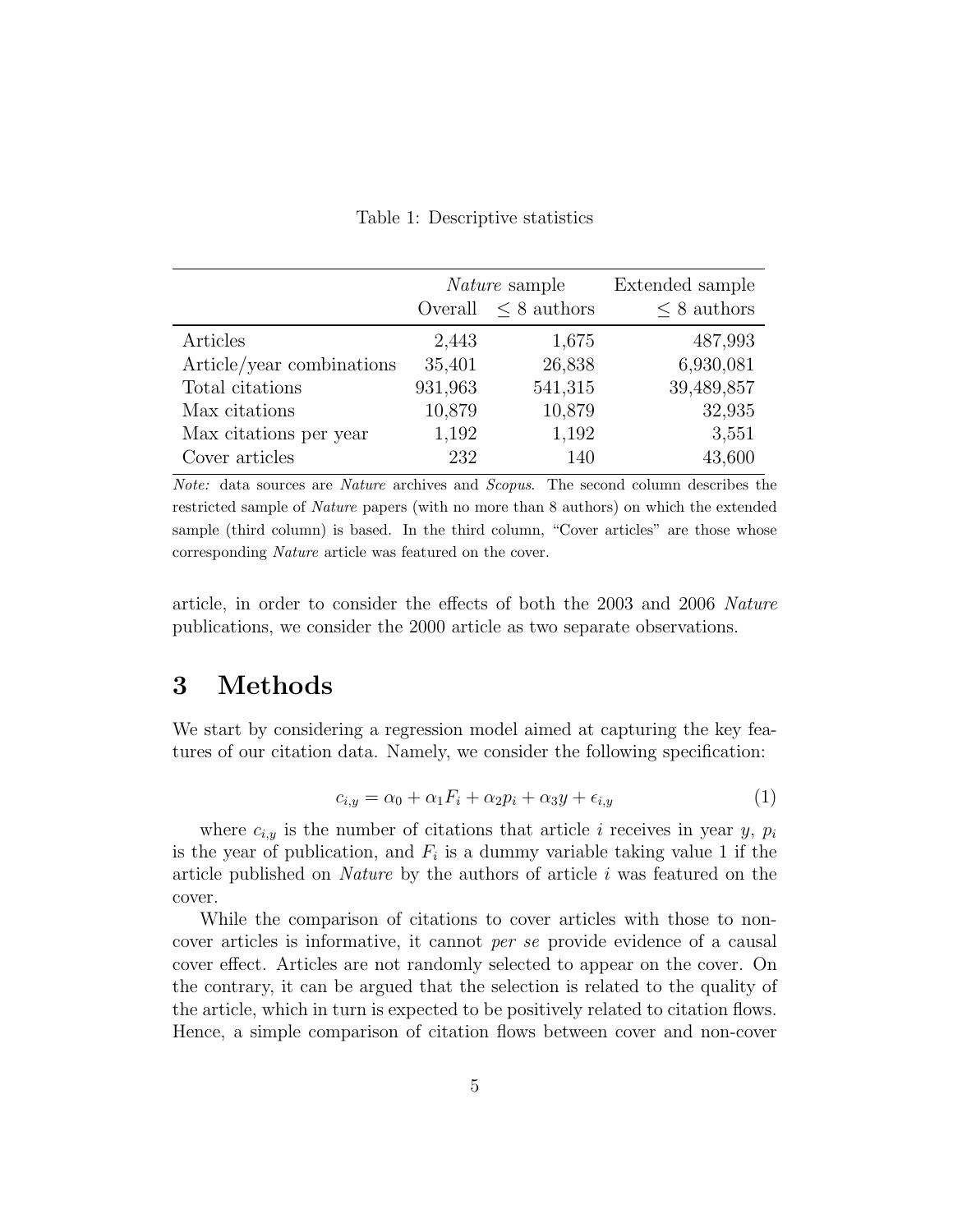articles does not allow to disentangle "cover effects" from selection based on (unobserved) quality. We tackle this ambiguity by analyzing the dynamics of citations within a Regression Discontinuity Design (RDD).

We test the presence of a dynamic reputational cover effect. Namely, we hypothesize that if an author is featured on the cover of a high-impact scientific journal, this has a positive effect not only on citations to that article, but also on citations to past and future articles by that author. In order to test this hypothesis, we consider the following empirical specification:

$$
c_{i,t} = \beta_0 + \sum_{\tau=-T}^{T} Y_{\tau} (\gamma_{\tau} + \beta_{1,\tau} F_i) + \beta_2 p_i + \beta_3 y + \epsilon_{i,t}
$$
 (2)

<span id="page-6-0"></span>where  $c_{i,t}$  denotes the yearly flow of citations that article i receives t years before/after publication of the relevant Nature article (e.g., if the authors of article i published an article in *Nature* in 1998,  $c_{i,2}$  is the number of citations to article i in 2000),  $Y_\tau$  is a set of relative-time fixed effects, i.e., dummy variables equal to 1 when  $t = \tau$ . Year of publication  $(p_i)$  and year of citations (y) are defined in absolute terms as in Equation [\(1\)](#page-5-1), with  $\beta_2$  and  $\beta_3$  capturing overall time trends in citations. Notice that y refers to absolute years (between 1970 and 2017), and t refers to years relative to publication of the relevant *Nature* article (from  $-T$  to  $T$ ).

The key coefficients of interest are  $\beta_{1,\tau}$ , capturing the interaction between the cover dummy variable and years since/to publication of the Nature article. These coefficients allow us to formulate two main hypotheses. The first is that authors of more cited articles are more likely to be featured on the cover of a Nature issue:

$$
\beta_{1,\tau} > 0 \text{ for } \tau < 0. \tag{H1}
$$

The second hypothesis is that an article featured on the cover of the journal Nature has a positive effect on subsequent citations to articles by its authors:

$$
\beta_{1,\tau} > \beta_{1,0} \text{ for } \tau > 0. \tag{H2}
$$

Equation  $(2)$  will be first estimated in the *Nature* sample, as in [\[20\]](#page-15-7). This restricted data set, however, does not provide a feasible set up for an RDD interpretation, given that, for Nature articles, we do not have citations prior to the publication date of the articles themselves. In order to test hypotheses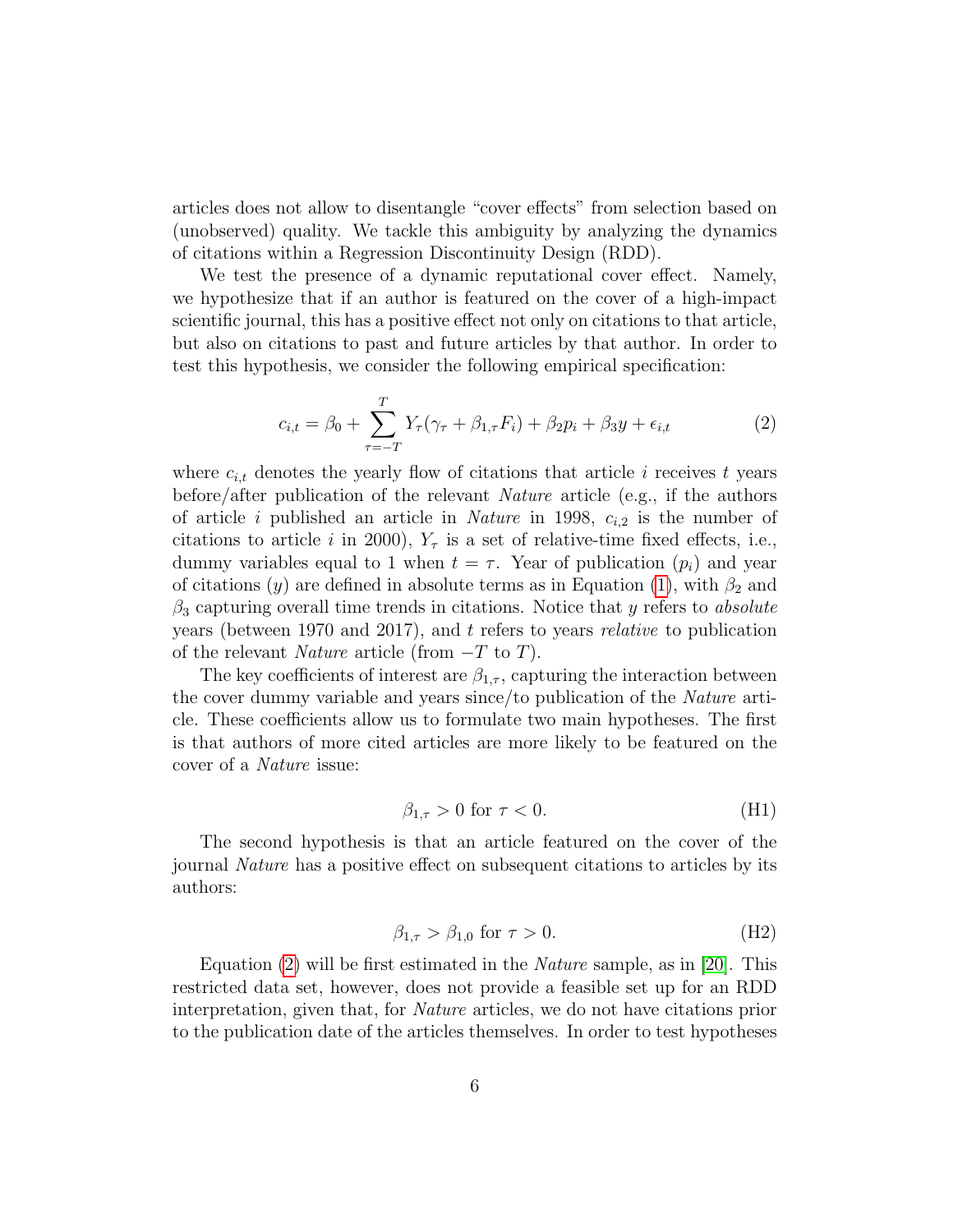H1 and H2, we will then estimate Equation [\(2\)](#page-6-0) in the extended sample. This allows us to observe citations flows before and after the publication of the relevant Nature article, providing an appropriate setup for an RDD analysis and, hence, a causal interpretation of cover effects. Such causal evidence cannot be obtained by looking only at articles published in Nature, as the choice of articles to be published on the cover might be non-random. In addition, the extended data set allows us to investigate cover effects on citations to the entire set of publications of a researcher. Finally, by analyzing "pre-Nature" citations flows, we are able to assess the hypothesis that cover authors are ex ante different from non-cover authors.

## 4 Results

Table [2](#page-8-0) reports OLS coefficients for Equation [\(1\)](#page-5-1) estimated in the Nature sample. As expected, we find a positive and significant coefficient for the cover dummy variable: a Nature article featured on the journal's cover receives on average about 16 more citations per year than a non-cover article. Consistent with the literature [\[21\]](#page-15-8), more recent articles receive significantly more citations than less recent articles ( $\hat{\alpha}_2$ =1.389), while the number of citations to an article is negatively related to year of citations ( $\hat{\alpha}_3 = 0.572$ ), as in [\[22\]](#page-15-9) and [\[13\]](#page-15-0). Coefficient estimates are virtually unchanged when controlling for previous citations to other articles of the same authors (column 2).

Figure [1](#page-8-1) displays the coefficients obtained by estimating Equation [\(2\)](#page-6-0) in the *Nature* sample (note that here  $\tau > 0$ ). The left panel shows that, as it is generally found in the literature, the number of citations to an article peaks 3 to 5 years after its publication and then gradually falls over time. The right panel shows that cover effects are positive and significant, reach a peak 2 to 3 years after publication, and are long-lasting: cover articles receive significantly more citations than non-cover articles up to 17 years after publication.

The results presented so far provide clear evidence of a positive difference in citations between cover and non-cover Nature articles, consistent with the existing literature [\[20\]](#page-15-7). However, they do not allow us to distinguish between the causal effect of being featured on the cover, and a selection effect (more cited authors are more likely candidates for the Nature cover). Hence, we turn to the analysis of the extended sample. Table [3](#page-9-0) reports OLS estimates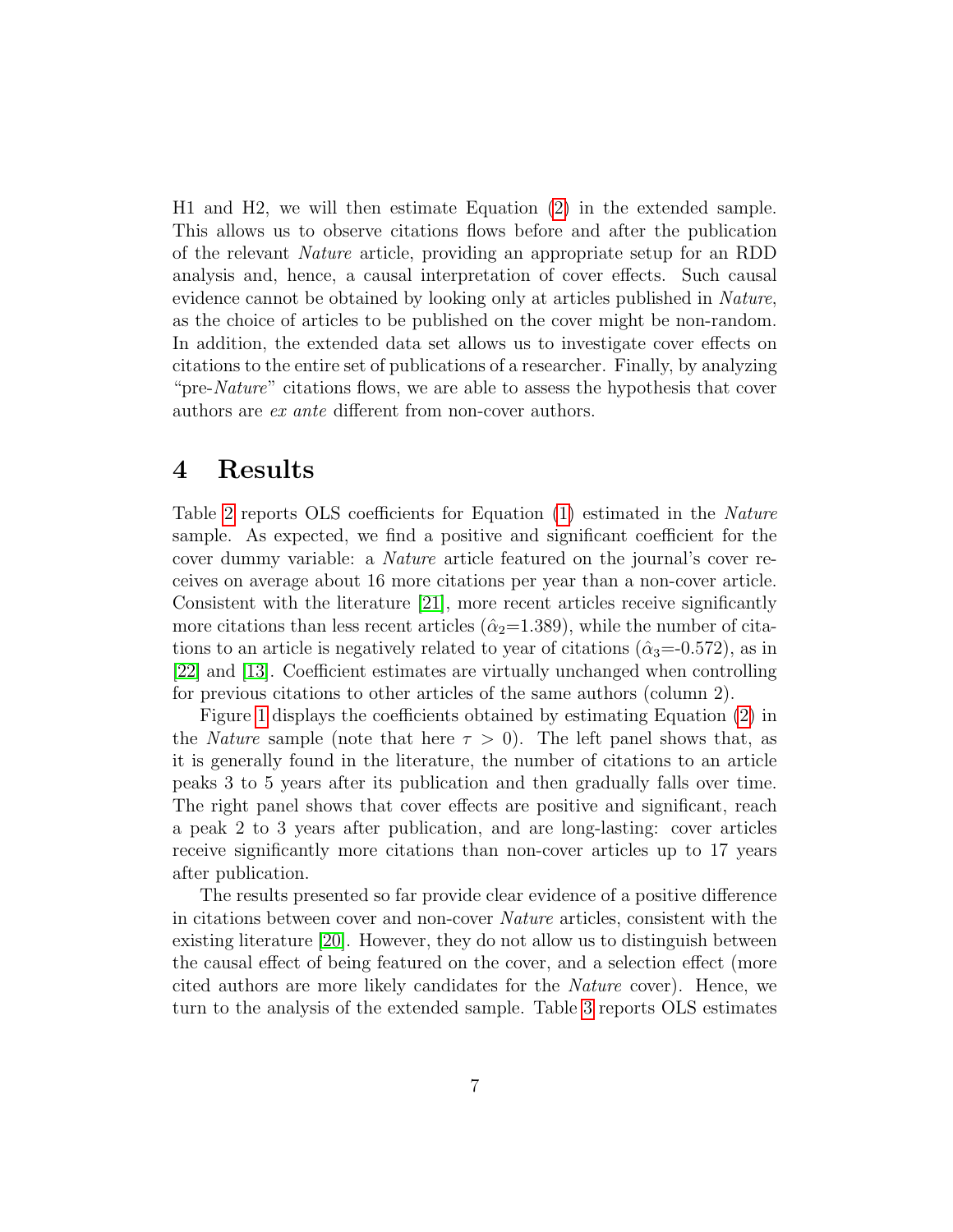|                             | (1)                               | $^{(2)}$                          |
|-----------------------------|-----------------------------------|-----------------------------------|
| Cover dummy $(F_i)$         | $16.087***$                       | $16.050***$                       |
| Year of publication $(p_i)$ | (0.794)<br>$1.389***$             | (0.795)<br>$1.397***$             |
| Year of citation $(y)$      | (0.034)<br>$-0.572***$<br>(0.038) | (0.035)<br>$-0.572***$<br>(0.038) |
| Previous citations          |                                   | $-0.000$<br>(0.000)               |
|                             | 35074                             | 35074                             |

<span id="page-8-0"></span>Table 2: Determinants of citations to Nature articles

Note: OLS estimates for Equation [\(2\)](#page-6-0) in the Nature sample. "Previous citations" refers to citations received by authors of the Nature article in the year before its publication.

<span id="page-8-1"></span>

*Note:* OLS estimates for Equation [\(2\)](#page-6-0), sample restricted to *Nature* articles:  $Y_\tau$  (left) and  $\beta_{1,\tau}$  (right); all articles, all years. N=383,430. Reference category: baseline citations in year 0.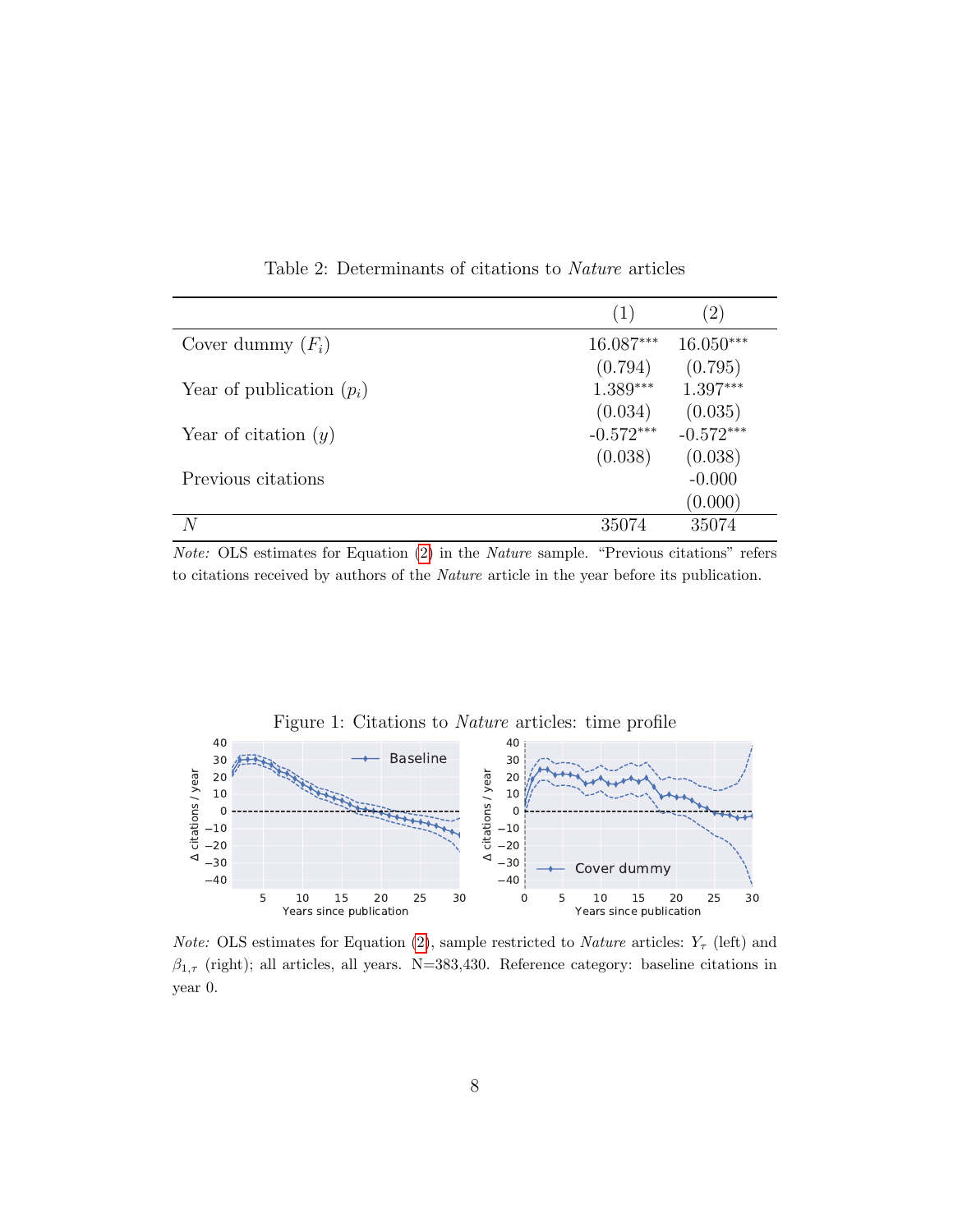for Equation  $(1)$ .<sup>[4](#page-1-0)</sup> Similarly to the *Nature* sample, more recent articles receive more citations than earlier articles, while the number of citations to articles by Nature authors falls over time. More importantly, the number of citations to articles by "cover authors" is significantly higher than for noncover authors, when considering either all articles or articles published before the Nature article (columns 1 and 2). This is consistent with hypothesis H2. The findings in column 2 are also consistent with hypothesis H1: articles by cover authors ex ante receive more citations than articles by non-cover authors. When considering articles published after the Nature article (column 3), the number of citations to cover authors is instead significantly lower than for non-cover authors: this finding is at odds with hypothesis H2.

<span id="page-9-0"></span>Table 3: Determinants of citations to authors of Nature articles

|                             | All articles | Before      | After       |
|-----------------------------|--------------|-------------|-------------|
| Cover dummy $(F_i)$         | $0.563***$   | $1.328***$  | $-0.854***$ |
|                             | (0.029)      | (0.036)     | (0.053)     |
| Year of publication $(p_i)$ | $0.171***$   | $0.136***$  | $0.152***$  |
|                             | (0.001)      | (0.001)     | (0.003)     |
| Year of citations $(y)$     | $-0.130***$  | $-0.114***$ | $-0.180***$ |
|                             | (0.001)      | (0.001)     | (0.003)     |
| N                           | 1146345      | 872813      | 273532      |

Note: the last two columns report estimates based on articles published before and after the Nature article. Articles published in the same year are included in the "Before" sample.

Estimates for Equation [\(2\)](#page-6-0) based on the extended sample (Figure [2\)](#page-10-0) allow us to shed light on these issues. The number of citations to non-cover authors (left panel) is significantly higher following the publication of a Nature article. Interestingly, cover authors receive significantly more citations than noncover authors even before publishing in Nature (right panel). Specifically, the estimated  $\beta_{1,\tau}$  are significantly different from 0 for  $\tau \in \{-10...0\}$ , providing support for hypothesis H1. The year of publication of the *Nature* article marks a discontinuity in citations to cover authors: while the estimated cover

<sup>&</sup>lt;sup>4</sup>Due to the very large size of the data set, estimation is obtained by taking mean citation flows for all articles related to a given Nature article and published in a given year; we then run a weighted OLS on these clusters, where the weights are determined by the number of articles in each cluster.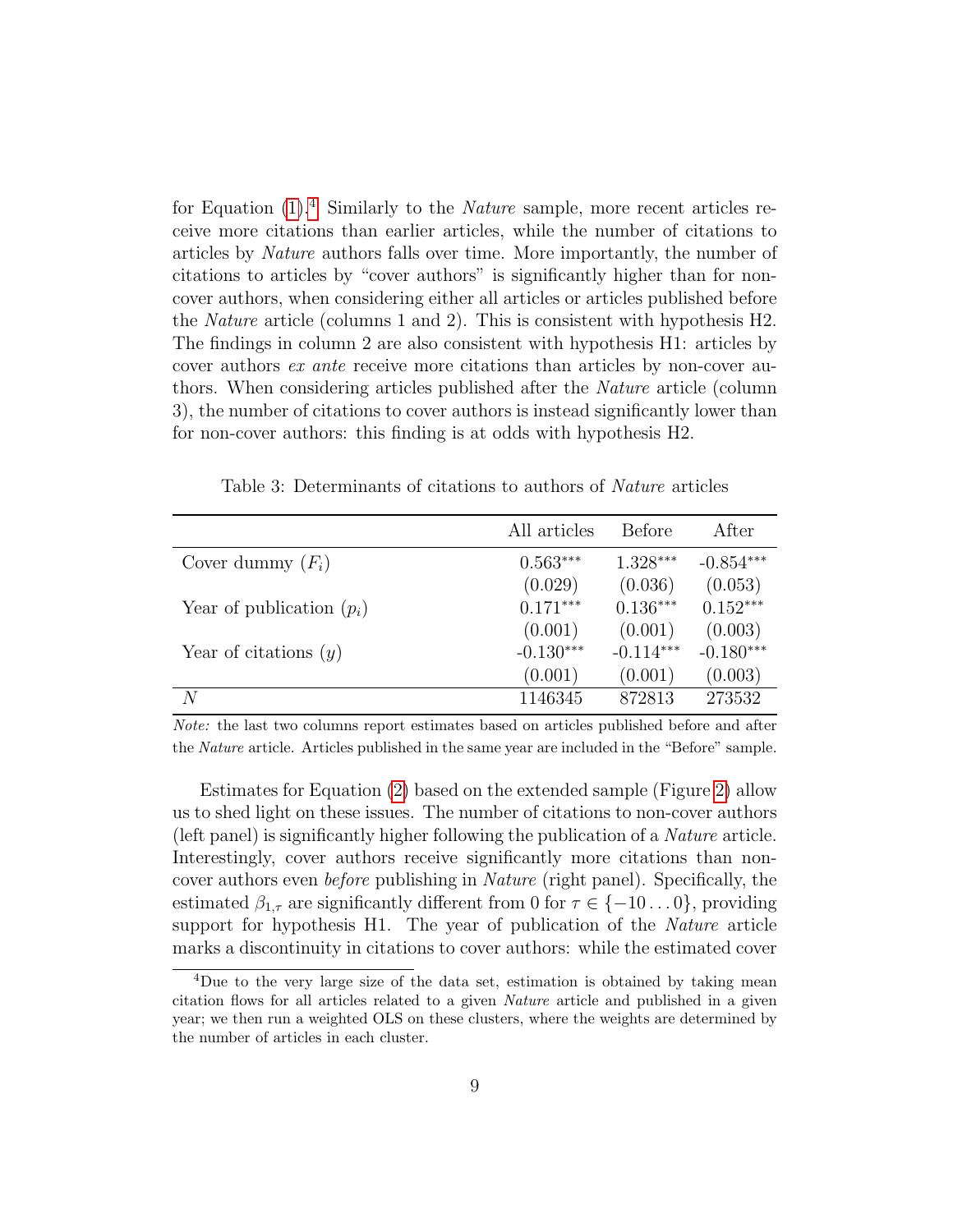differential in the number of citations rises over time until publication of the *Nature* article, it falls over time thereafter. In particular,  $\beta_{1,\tau} < \beta_{1,1}$ , for all  $\tau > 1$ , with the difference being significant for  $\tau > 2$ . These findings are at odds with hypothesis H2: cover authors are found to be penalized relative to non-cover authors in terms of citations. As a consequence, no significant differences in citations between cover and non-cover authors are found after about 6 years from publication of a Nature article.

<span id="page-10-0"></span>



*Note:* estimates from Equation [\(2\)](#page-6-0):  $Y_\tau$  (top left) and  $\beta_{1,\tau}$  (top right); all articles, all years  $(T = 10).$ 

In order to interpret this finding, we consider estimates of Equation [\(2\)](#page-6-0) for different sub-samples. Figures [3](#page-11-0) and [4](#page-11-1) focus on articles published before and after the Nature article, respectively. Citations flows to articles published before the Nature article are virtually identical to those for the entire sample. Instead, the cover effect is small and not significant for articles published after the Nature article. This indicates that the discontinuity observed for the entire sample is mainly explained by the change in citation flows to articles published before the Nature article. Ceteris paribus, publication of a cover article *crowds out* citations to previous articles by its authors.<sup>[5](#page-1-0)</sup>

<sup>&</sup>lt;sup>5</sup>It should be noted that publishing a cover article results in a reduction of citations to other articles only when compared to non-cover authors. The overall effect on citations to articles by cover authors is positive, although not significant.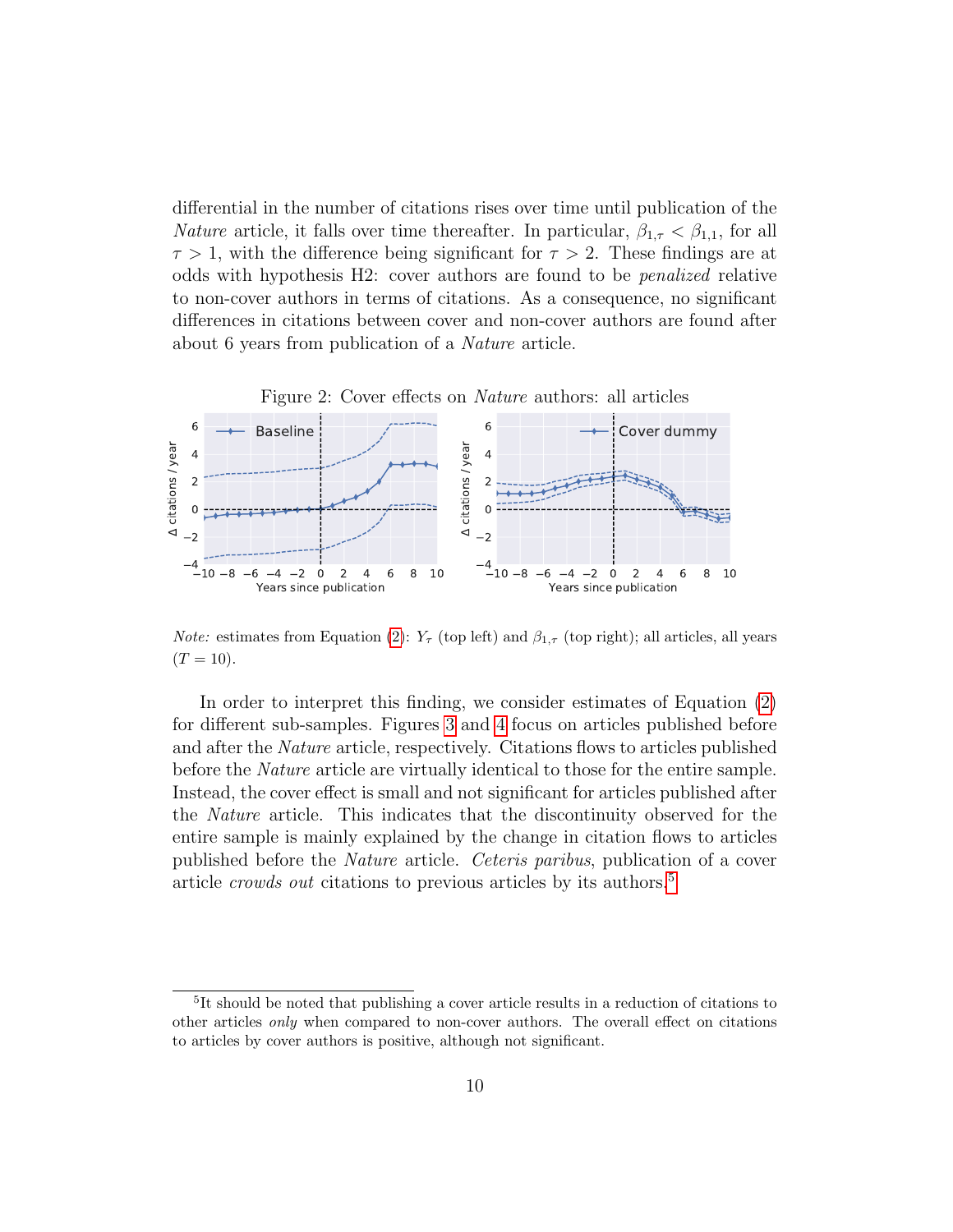<span id="page-11-0"></span>

<span id="page-11-1"></span>

Note: Reference category: baseline citations in year 1.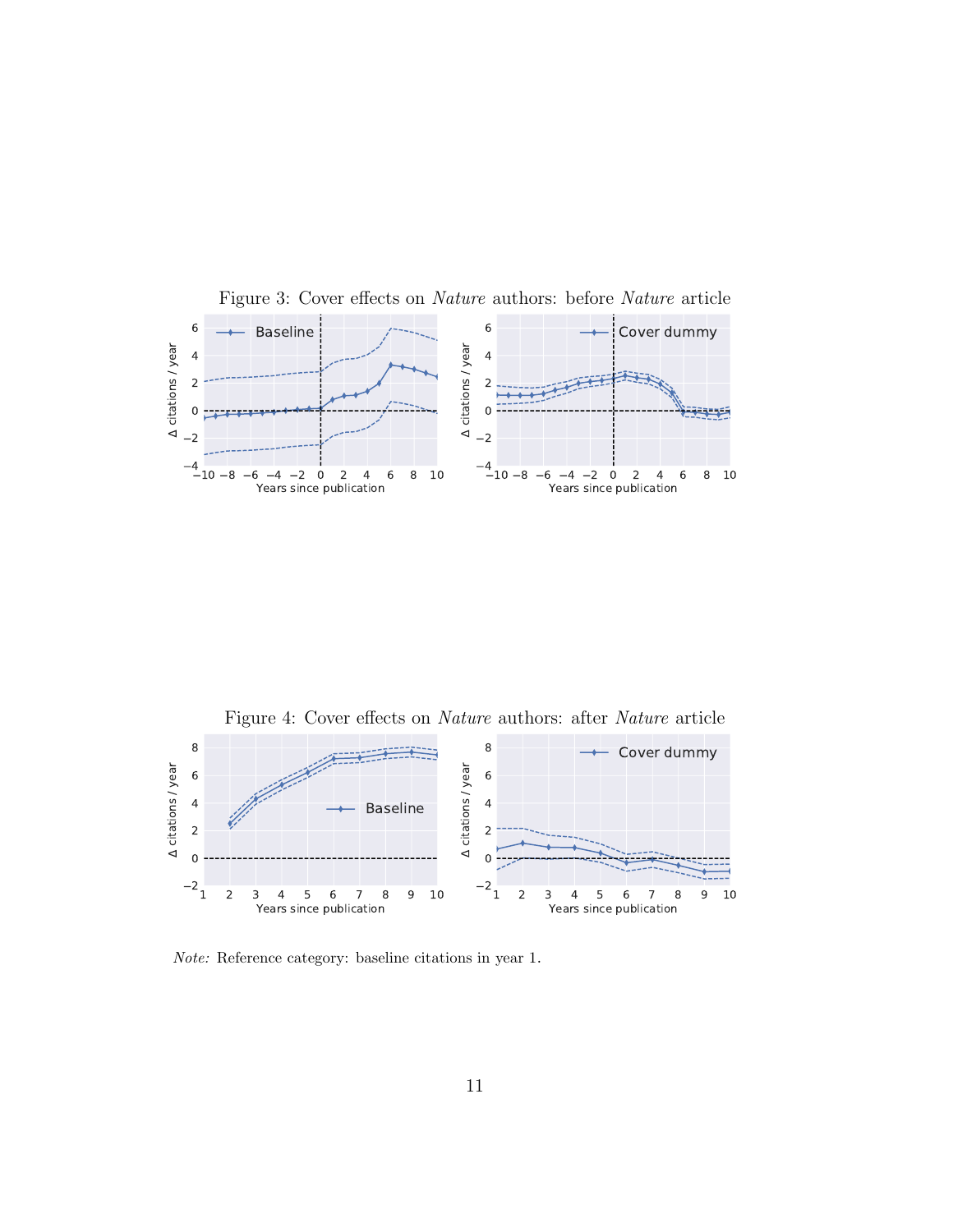When considering the left and right plots of Figure [2](#page-10-0) together, a complementary interpretation can be suggested: the *ex-ante* relative advantage of cover authors could be offset by the fact that non-cover authors also published an article in Nature. For instance, it might be the case that only high-impact researchers are featured on the cover of Nature (hence the significance of the cover dummy before year 0), but publishing an article in Nature (be it on the cover or not) is one way to become a high-impact researcher – and hence close the gap in citations relative to those who already are.

## 5 Conclusions

We analyze the bibliographic effects of being featured on a journal's cover, by focusing on authors who have published on the journal *Nature*. When considering only articles published in Nature, we find that cover articles receive significantly more citations than non-cover articles, consistent with the existing literature, and that this difference is long-lasting. This remains true when controlling for the number of citations obtained by the authors before publication of the Nature article.

When considering citations to all the articles by authors who have published in Nature, we find that authors whose articles have been featured on the cover receive ex ante more citations than non-cover authors. More importantly, following the publication of a cover article, this difference tends to shrink and is short-lasting: the difference in citations between cover and non-cover authors is positive and statistically significant only within five years since publication of the Nature article. Being featured on the cover therefore reflects pre-existing differences in scholarly impact, but publishing in a high-impact journal, whether on the cover or not, gradually eliminates this gap. This is due to the fact that a cover article crowds out citations to previous articles by the same author.

In conclusion, is it desirable to be featured on the cover of a high-impact journal? The answer is yes: a cover article receives for several years a higher number of citations relative to a non-cover article. If this may crowd out previous work, it is due to a high relevance and visibility of the novel research. Our results concerning citations to other works are compatible with the possibility that being featured on the cover may be psychologically regarded by the author as akin to receiving a prize. As discussed in the literature, this could also have the effect of making the author more self-critical and vigilant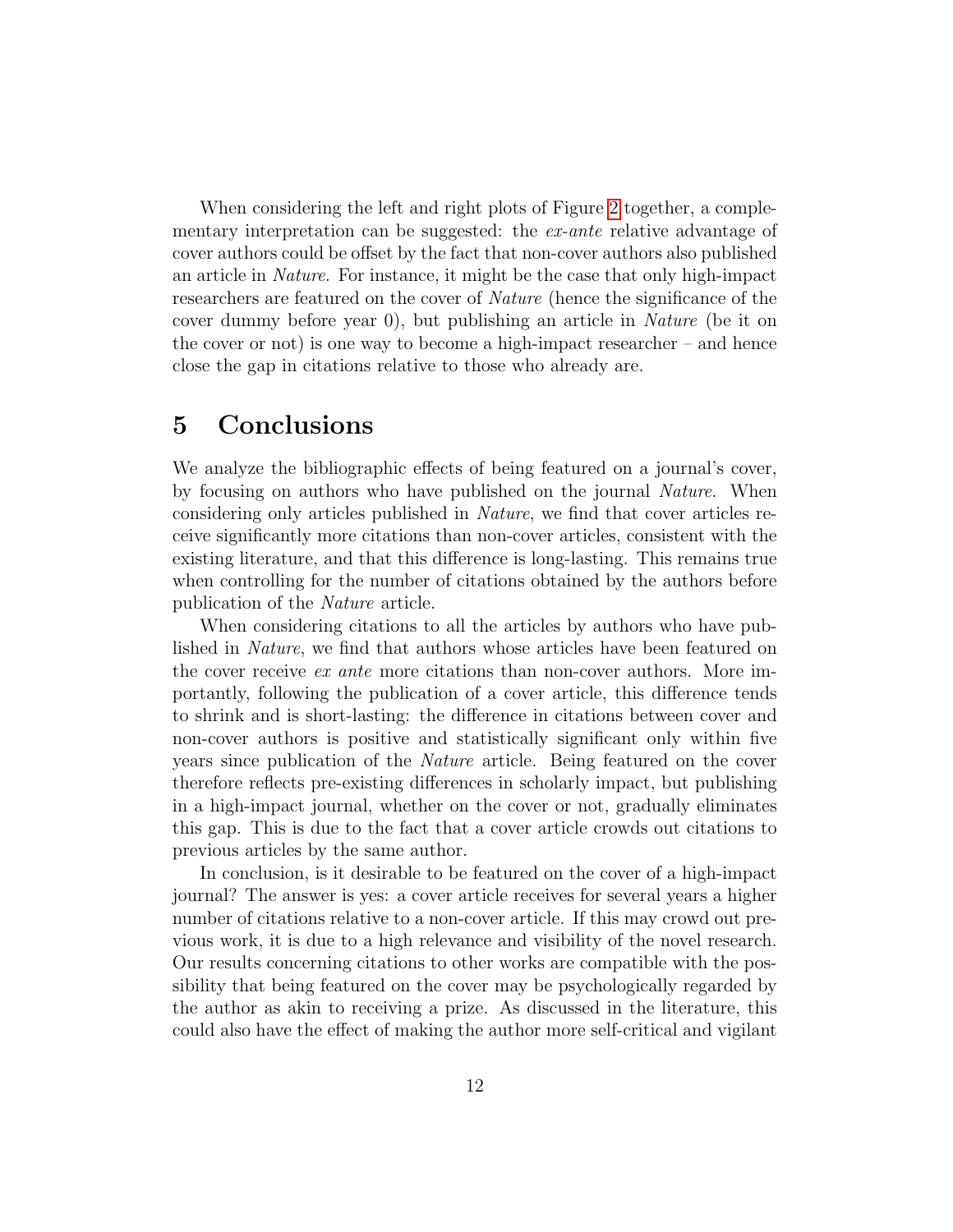as to the publication of new articles, or even demotivate the author to do further work. Such factors could therefore also play a role in the ex-post equalization of citation flows of cover and non-cover authors. Our analysis does not allow us to give a clear response concerning such channels. The issue is however worth of investigation in future research.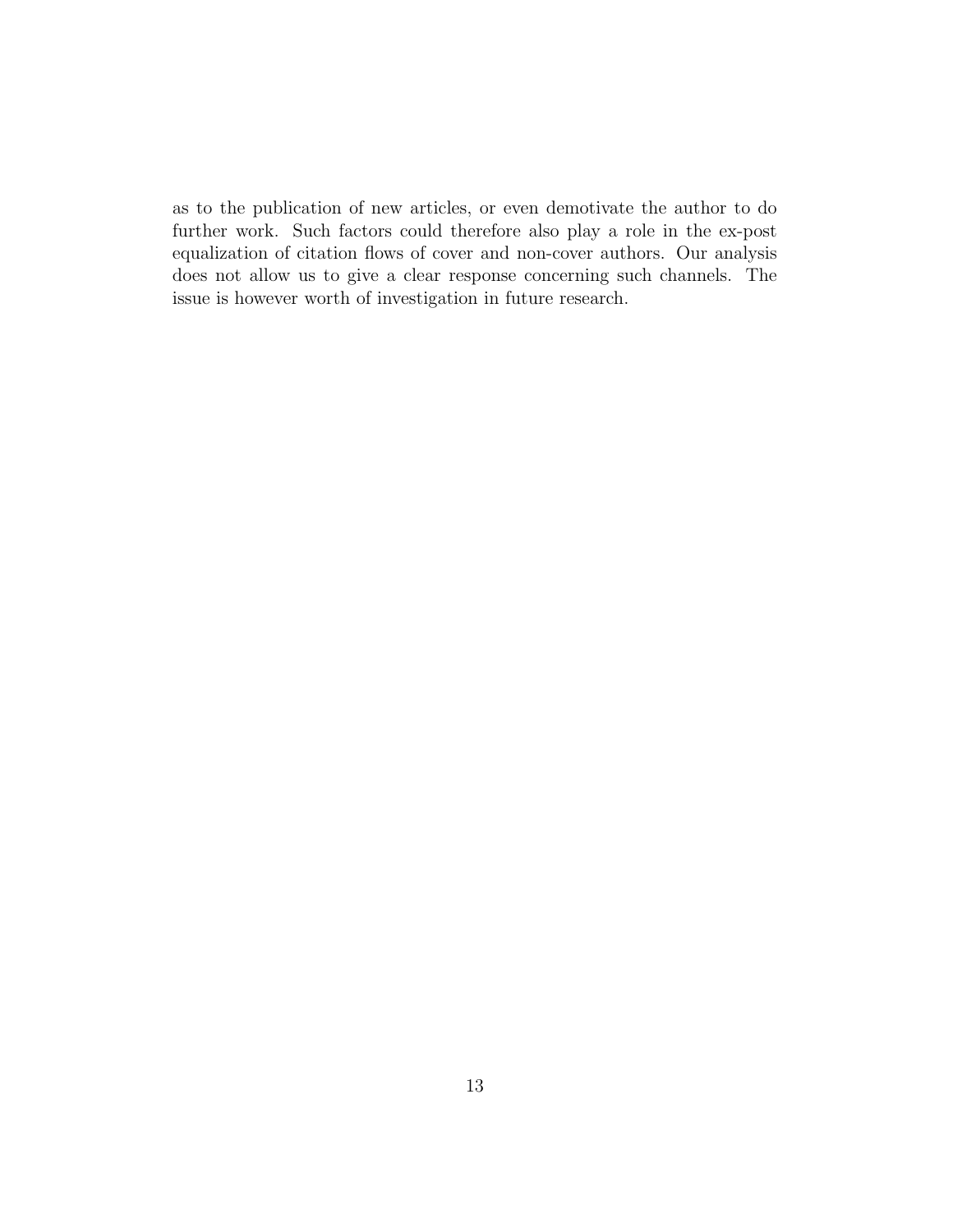## References

- <span id="page-14-0"></span>[1] Heckman, J. J. & Moktan, S. Publishing and Promotion in Economics: The Tyranny of the Top Five. Tech. Rep. 25093, National Bureau of Economic Research (2018).
- <span id="page-14-1"></span>[2] Bordons, M., Fernández, M. & Gómez, I. Advantages and limitations in the use of impact factor measures for the assessment of research performance. Scientometrics 53, 195–206 (2002).
- <span id="page-14-2"></span>[3] Brown, H. How impact factors changed medical publishing – and science. BMJ 334, 561–564 (2007).
- <span id="page-14-3"></span>[4] Monastersky, R. The Number That's Devouring Science. Chronicle of Higher Education  $52$ , 14 (2005).
- <span id="page-14-4"></span>[5] PLoS Medicine Editors. The impact factor game. PloS Medicine e291 (2006).
- <span id="page-14-5"></span>[6] Simons, K. The Misused Impact Factor. Science 322, 165–165 (2008).
- <span id="page-14-6"></span>[7] Archambault, E. & Larivière, V. History of the journal impact factor: Contingencies and consequences. Scientometrics 79, 635–649 (2009).
- <span id="page-14-7"></span>[8] Callaway, E. Beat it, impact factor! Publishing elite turns against controversial metric. Nature News 535, 210 (2016).
- <span id="page-14-8"></span>[9] Bollen, J., Van de Sompel, H., Hagberg, A. & Chute, R. A Principal Component Analysis of 39 Scientific Impact Measures. PloS one 4, e6022 (2009).
- <span id="page-14-9"></span>[10] Price, D. d. S. A general theory of bibliometric and other cumulative advantage processes. Journal of the Association for Information Science and Technology 27, 292–306 (1976).
- <span id="page-14-10"></span>[11] Johnson, D. Getting Noticed in Economics: The Determinants of Academic Citations. The American Economist 41, 43–52 (1997).
- <span id="page-14-11"></span>[12] Ayres, I. & Vars, F. E. Determinants of Citations to Articles in Elite Law Reviews. *The Journal of Legal Studies* 29, 427–450 (2000).